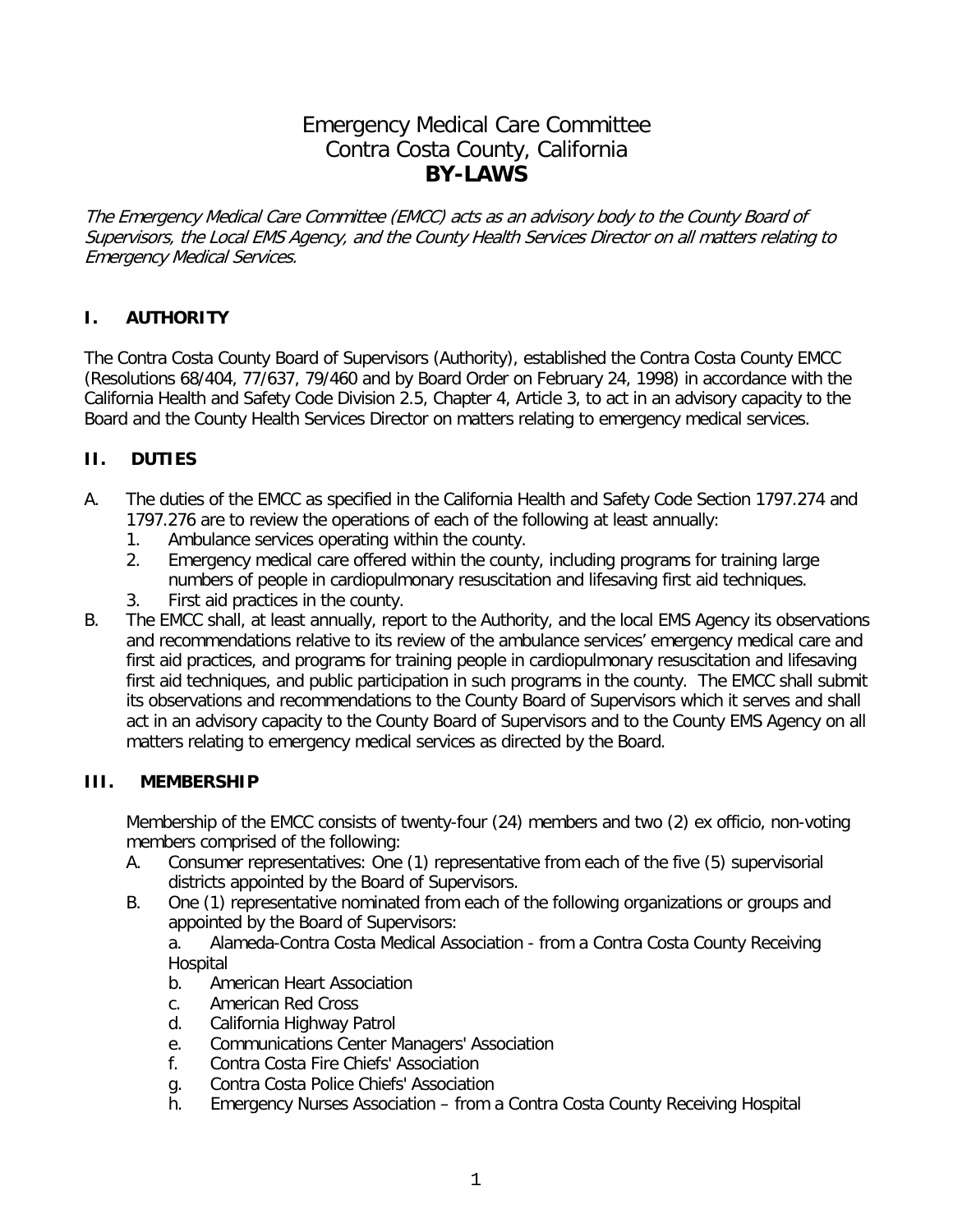- i. Hospital Council, Bay Area Division from a Contra Costa County Receiving Hospital
- j. Public Managers' Association
- k. Trauma Center (Contra Costa Contract)
- l. Contra Costa Office of the Sheriff
- m. Contra Costa Health Services Behavioral Health
- C. One (1) representative selected from each of the following groups, nominated by the Health Services Director and appointed by the Board of Supervisors:
	- a. Ambulance Providers (Contra Costa 9-1-1 Service Contract)
	- b. Air Medical Transportation Provider (Contra Costa Authorized)
	- c. EMS Training Institution
	- d. Private Provider Field Paramedic
	- e. Public Provider Field Paramedic
	- f. Emergency Department Physicians from a Contra Costa County Receiving Hospital
- D. The EMS Director and the EMS Medical Director shall serve as ex officio non-voting members.

#### **IV. APPOINTMENT PROCESS**

The EMS Agency will contact each of the agencies, organizations and groups listed in Section A above, to solicit nominations for one (1) representative prior to the expiration of its representative's term.

- A. The nominations received from Section III B will be submitted to the Clerk of the Board for the Board of Supervisors' consideration and appointment.
- B. The Health Services Director will consider suggested names received from Section III C and will provide nominations from these groups for the Board of Supervisors' consideration and appointment.
- C. Membership will terminate automatically if an appointed member no longer meets the criteria for the seat held.

### **V. TERMS**

- A. EMCC members shall serve for a term of office not to exceed two (2) years.
- B. All terms will expire on September 30th on even-numbered years. There shall be no limit on the number of consecutive terms that an EMCC member may serve.
- C. Any Board-appointed member choosing to resign from the EMCC must notify the EMCC Chair and the EMS Director.
- D. Each resigning EMCC member should also notify one's membership entity of their resignation.
- E. The EMS Agency will follow the initial appointment procedure to fill a position for the remainder of a term when there is a resignation or lack of participation.

### **VI. OFFICERS**

- A. The officers of the EMCC shall be a Chair and a Vice Chair.
- B. Officers shall be elected by the EMCC membership to serve for two (2) years or until their successors are elected. The term will begin on December 1st and terminate on November 30th of odd-numbered years.
- C. Officers may not be elected for more than two (2) consecutive terms in the same office. In the event of a vacancy in the Chair position, the Vice Chair automatically assumes the Chair position. In the event of a vacancy in the Vice Chair position, the EMCC will elect a new Vice Chair from among its current membership at its next regular public meeting subsequent to the officer's resignation.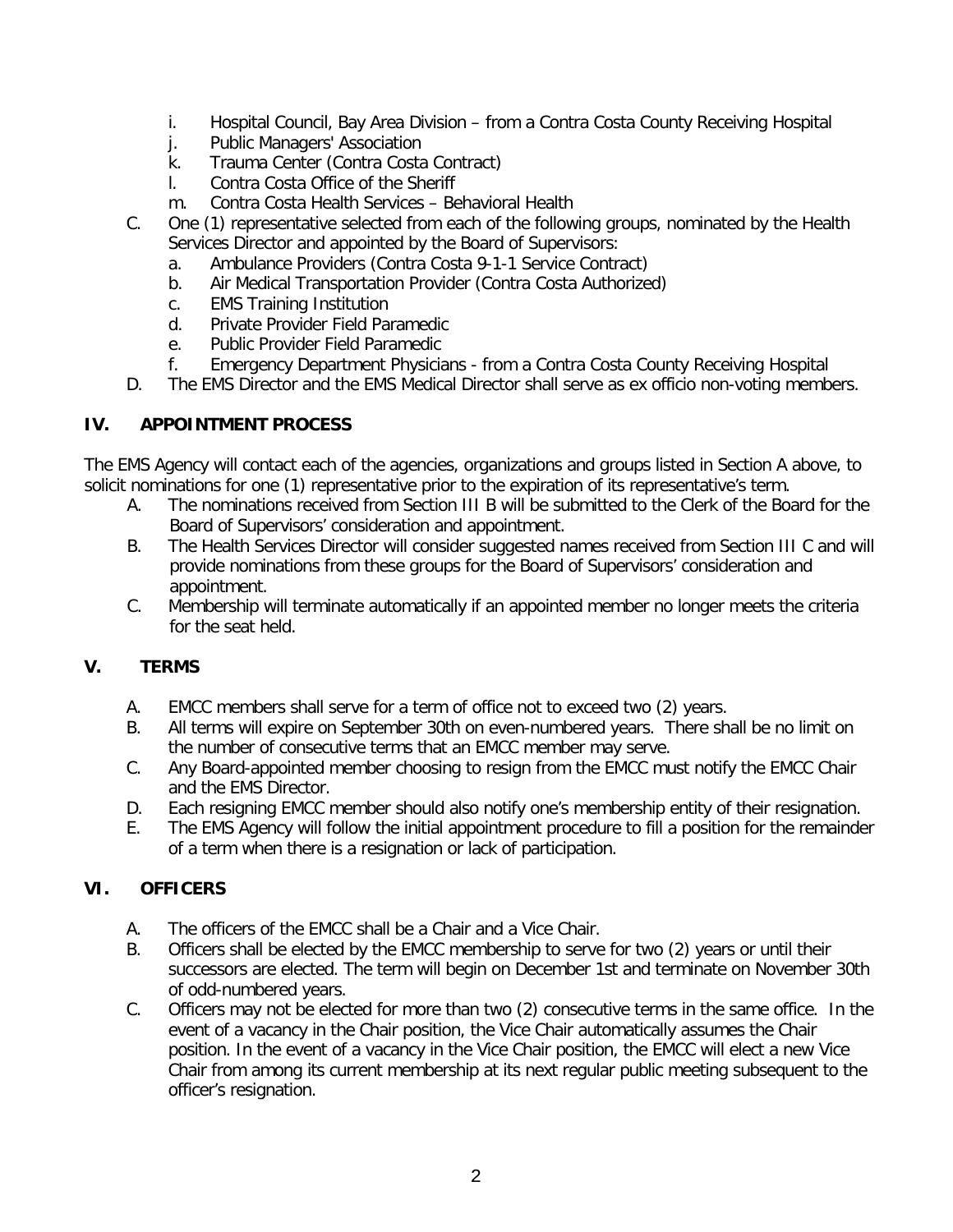### **VII. DUTIES OF OFFICERS**

- A. The Chair shall preside over all meetings of the EMCC in addition to serving as the Chair of the Executive Committee. The Chair will be a spokesperson for the EMCC and assure that the EMCC is informed about County emergency medical services issues and needs.
- B. The Vice Chair shall assume the duties of Chair in the absence of the Chair and shall render assistance as requested by the Chair.
- C. In the absence of the Chair and Vice Chair, one of the two non-officer Executive Committee members present at the meeting shall preside.

### **VIII. EXECUTIVE COMMITTEE**

- A. The Executive Committee is established to conduct the business of the EMCC between regular meetings and shall be comprised of the:
	- 1. EMCC Chair
	- 2. EMCC Vice Chair
	- 3. Two (2) non-officer EMCC members
- B. EMCC members elected to the Executive Committee will serve for two (2) years or until their successors are elected. The term will begin December 1st, and terminate on November 30th of odd-numbered years. Executive Committee members may be elected to consecutive terms.
- C. The Executive Committee shall be subject to the direction of the EMCC and none of its acts shall conflict with action or directions of the EMCC.
- D. The Executive Committee shall meet at the request of the Chair, or at the request of a majority of the members of the Executive Committee.
- E. Whenever issues must be voted on at Executive Committee meetings in which other EMCC members are in attendance, the voting shall be limited to Executive Committee members.

### **IX. NOMINATING COMMITTEE**

- A. The EMCC Chair shall appoint a three (3)-member nominating committee from the membership prior to the June EMCC meeting of odd-numbered years.
- B. Current officers may not be members of the Nominating Committee.
- C. This committee shall solicit one or more names for each office. The nominated ballot shall be presented at the September meeting, at which time nominations from the floor may be added to the slate. The slate of nominees shall be voted on and elected at this September meeting.
- D. Nominations and election of the two non-officer Executive Committee members will be handled in the same manner as the nomination of EMCC officers.
- E. Whenever a vacancy occurs on the Executive Committee, the EMCC shall elect an EMCC member to fill the vacant position to complete the remainder of the existing term of office.

### **X. MEETINGS**

- A. Regular meetings of the EMCC shall be held quarterly, at least four (4) times per year, or more often as deemed necessary. Meetings will convene at 4:00 pm on the second Wednesday of March, June, September and December, unless otherwise directed by the EMCC or its Executive Committee.
- B. The EMCC Chair may call special meetings as deemed necessary upon proper public notice.
- C. A quorum for the EMCC shall consist of a majority of the filled seats.
- D. Staff support for the EMCC will be provided by the County Emergency Medical Services Agency.